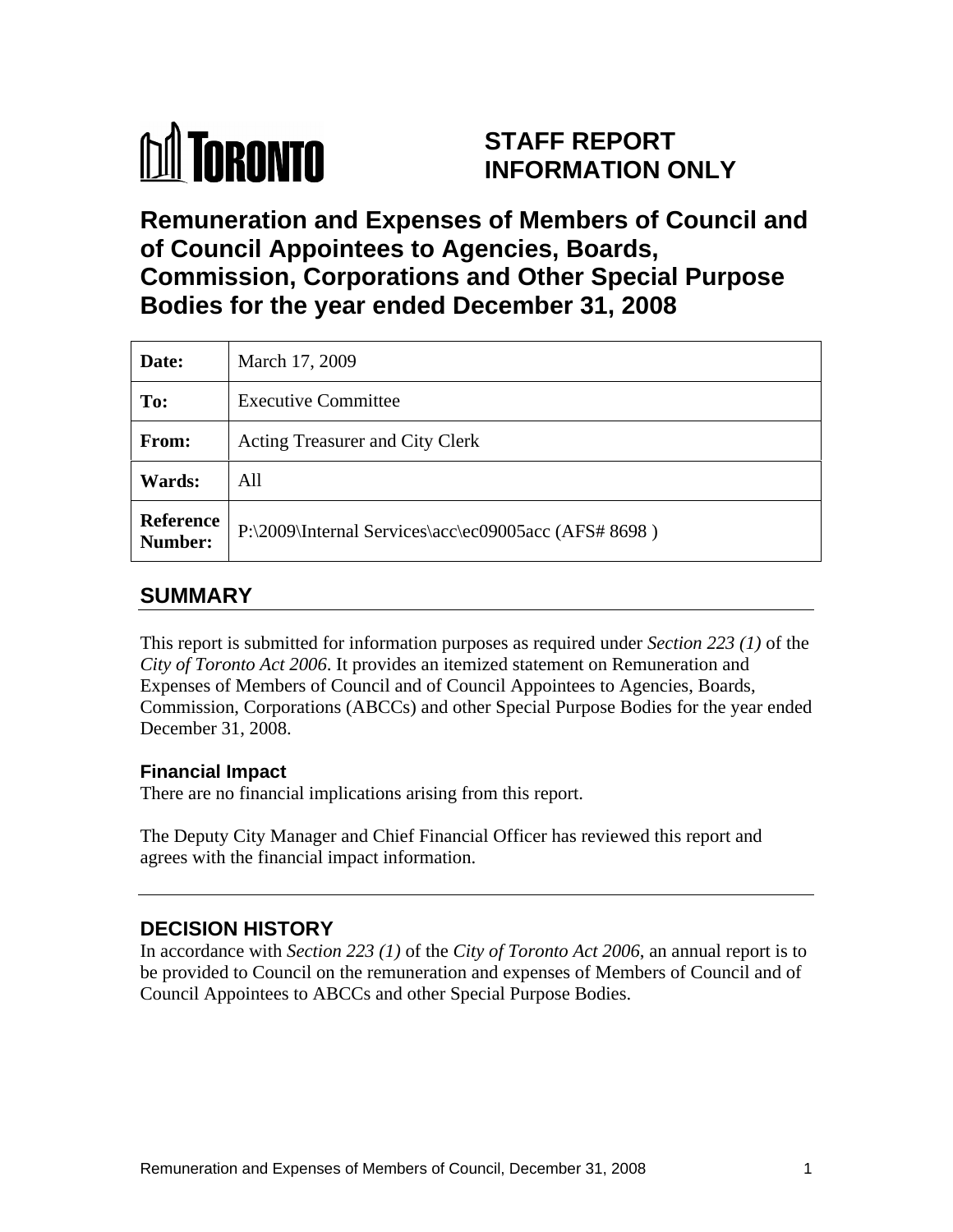#### **ISSUE BACKGROUND**

*Section 223 (1)* of the *City of Toronto Act 2006*, requires the Treasurer, in each year on or before March 31, provide to City Council, an itemized statement on remuneration and expenses paid in the previous year to:

- (a) each member of Council in respect of his or her services as a member of the Council, or any other body, including a local board, to which the member has been appointed by Council or on which the member holds office by virtue of being a member of council;
- (b) each member of Council in respect of his or her services as an officer or employee of the City or of another body or as an officer or employee of another body described in clause (a); and
- (c) each person, other than a member of Council, appointed by the City to serve as a member of any body, including a local board, in respect of his or her services as a member of the body.

This report fulfills that requirement.

Since the City Clerk's Office, through its Council and Support Services Unit, provides the day-to-day support in processing, reviewing and reporting of Councillors expenses, it is appropriate that this statutory annual report be prepared jointly by the Treasurer and the City Clerk.

## **COMMENTS**

This report provides an itemized statement on the remuneration earned and expenses incurred by Members of Council and Council Appointees to ABCCs and other Special Purpose Bodies for the year 2008, and is comprised of two sections. Section A details the remuneration and expenses of Members of Council. Section B outlines the remuneration and expenses of Council Appointees to ABCCs and other Special Purpose Bodies.

## **(A) Members of Council**

Table 1 on page 4 summarizes the remuneration earned and expenses incurred by Members of Council for the year ended December 31, 2008. It includes remuneration and expenses paid by ABCCs, Special Purpose Bodies and City Divisions. The details, per Councillor, are provided in various appendices, as follows: Appendix A – Remuneration and Benefits; Appendix B – Office Expenses, including use of personal funds for office expenses and member-orgaized community events funded by donations; Appendix C – Conference and other travel expenses; Appendix D – Expenses charged to City Divisions; Appendix E – Remuneration and Expenses paid by ABCCs and Other Special Purpose Bodies; Appendix F – Mayor's Office expenses; Appendix H – Authority for Payments.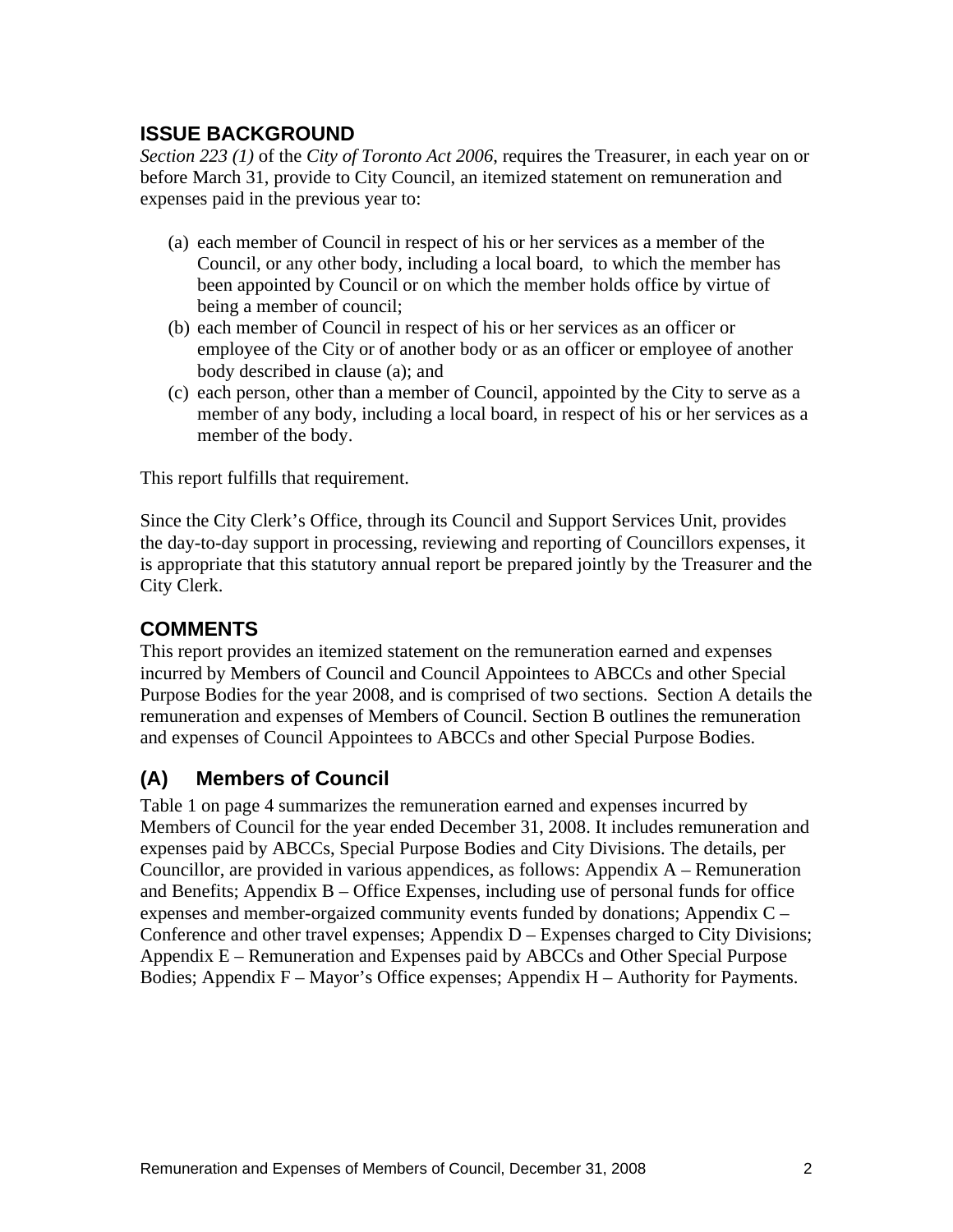As per the Councillor Expense Policy, adopted by City Council at its meeting on July 15- 17, 2008, Members of Council who use personal funds for office expenses are required to report such expenses to the Director of Council and Support Services and that these expenses are reported in the same manner as expenses using city funds. Appendix B includes information on the use of personal funds by Members submitted to the City Clerk's Office. In addition, City Council at the meeting of December 11-13, 2007, adopted EX15.4 titled "Donations to Councillor-organized Community Events", and at its meeting on July 15-17, 20008, adopted EX22.6 titled "Report on Issues Arising Out of Operation of Members Code of Conduct and Complaint Protocol". The first report permitted Members of Council to accept sponsorships and donations for community events, up to \$5,000 per event. The second report limits such donations to \$10,000 for all events per year. Appendix B outlines donations received and expenses incurred for community events per Councillor.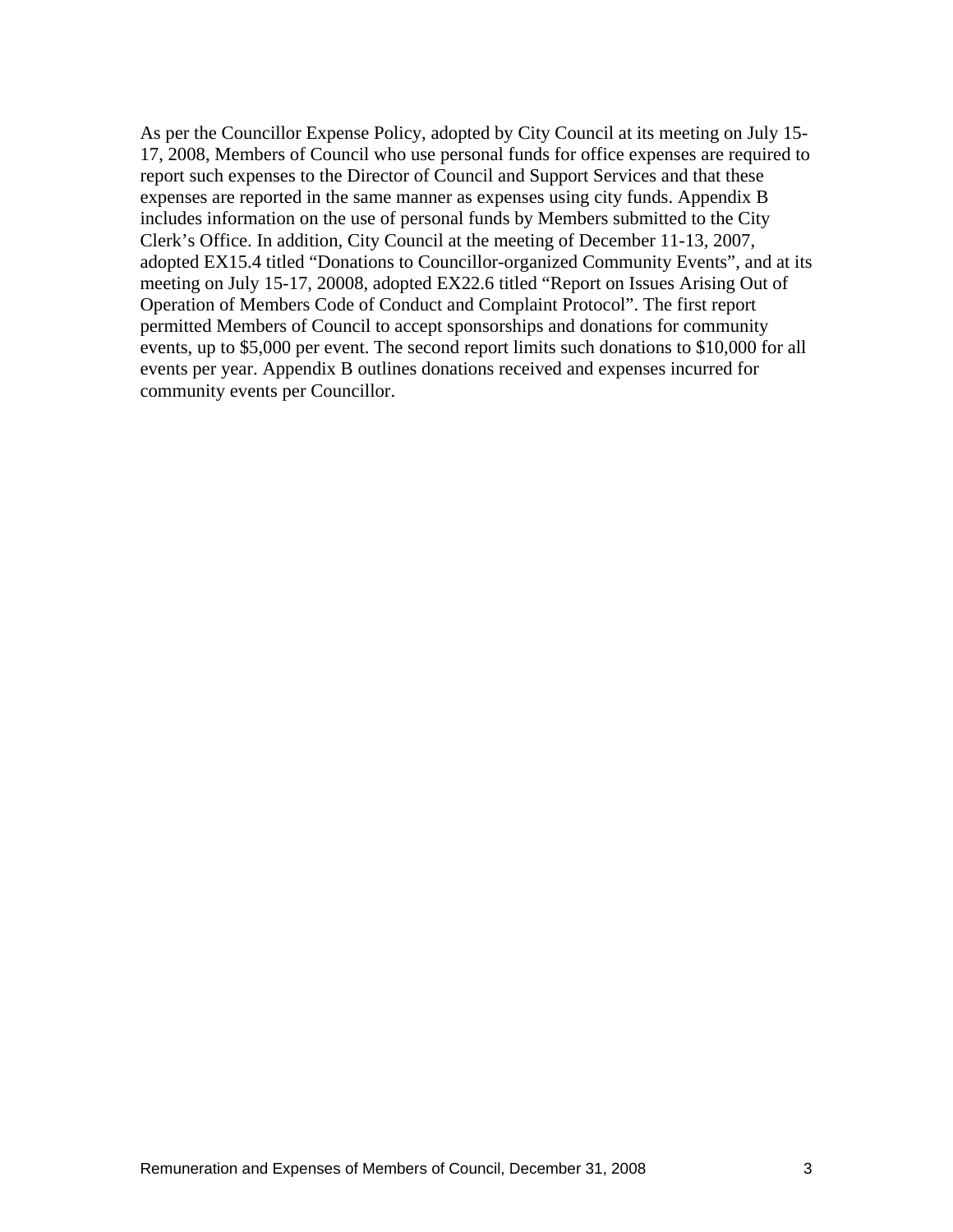#### Table 1

#### The City of Toronto Summary of Remuneration and Expenses for Members of Council For the Year ended December 31, 2008

|                                            |              |                                            |                               | Office            | Corporate       | Expenses | <b>Expenses Paid</b>                        |                    |
|--------------------------------------------|--------------|--------------------------------------------|-------------------------------|-------------------|-----------------|----------|---------------------------------------------|--------------------|
|                                            |              | Remuneration,                              | Support                       | Expenses          | <b>Business</b> |          | Charged to by ABCCs and                     | Total              |
|                                            |              | and Benefits                               | Staff                         | (See              | Travel          |          | City Divisions Special Purpose Remuneration |                    |
|                                            | Ward         | (See                                       | Salaries and Appendix         |                   | (See            | (See     | Bodies (See                                 | and                |
| Councillor                                 |              | No. Appendix A)                            | Benefits                      | B, C              |                 |          | Appendix C) Appendix D, C) Appendix E, C)   | Expenses           |
|                                            |              |                                            |                               |                   |                 |          |                                             | - \$               |
| Ainslie, Paul                              | 43           | 117,998                                    | 240,529                       | 29,979            |                 |          | 25                                          | 388,531            |
| Ashton, Brian                              | 36.          | 117,911                                    | 251,468                       | 35,332            |                 |          |                                             | 404,711            |
| Augimeri, Maria                            | $\mathbf{q}$ | 119,687                                    | 237,944                       | 45,980            | 210             |          | 378                                         | 404,199            |
| Bussin, Sandra                             | 32           | 117,911                                    | 251,604                       | 48,309            |                 | 100      | 2,652                                       | 420,576            |
| Carroll, Shelley                           | 33           | 117,911                                    | 225,316                       | 42,357            | 8,055           |          |                                             | 393,639            |
| Cho, Raymond                               | 42           | 107,835                                    | 141,764                       | 34,616            |                 | 750      | 3,834                                       | 288,799            |
| Davis, Janet                               |              | 117,911                                    | 252,950                       | 45,547            | 831             | 500      | 3,098                                       | 420,837            |
| De Baeremaeker, Glenn                      | - 38         | 117,911                                    | 241,723                       | 49,591            | 585             | 100      |                                             | 409,910            |
| Del Grande, Mike                           | -39          | 117,911                                    | 233,954                       | 24,811            |                 |          |                                             | 376,676            |
| Di Giorgio, Frank                          | 12           | 117,911                                    | 253,507                       | 22,657            |                 |          | 525                                         | 394,600            |
| Feldman, Mike                              | 10           | 111,435                                    | 247,411                       | 14,047            |                 | 200      |                                             | 373,093            |
| Filion, John                               | 23           | 117,911                                    | 256,529                       | 36,871            |                 |          |                                             | 411,311            |
| Fletcher, Paula                            | 30           | 117,911                                    | 241,151                       | 47,258            | 6,807           | 2,887    | 4,870                                       | 420,884            |
| Ford, Rob                                  |              | 119,600                                    | 127,532                       |                   |                 |          | 501                                         | 247,633            |
| Giambrone, Adam                            | 18           | 117,911                                    | 251,059                       | 52,751            | 3,303           | 150      | 94,995                                      | 520,169            |
| Grimes, Mark                               |              | 117,911                                    | 182,030                       | 40,457            |                 |          |                                             | 340,398            |
| Hall, Suzan                                |              | 118,171                                    | 237,763                       | 39,830            | 7,373           | 900      | 436                                         | 404,473            |
| Heaps, Adrian                              | 35           | 117,911                                    | 211,012                       | 41,349            |                 |          |                                             | 370,272            |
| Holyday, Douglas                           |              | 115,862                                    | 169,880                       | 2,925             |                 |          |                                             | 288,667            |
| Jenkins, Cliff                             | 25           | 117,911                                    | 252,026                       | 25,330            |                 |          |                                             | 395,267            |
| Kelly, Norman                              | 40           | 117,911                                    | 218,837                       | 41,369            | 3,688           | 125      |                                             | 381,930            |
| Lee, Chin                                  | 41           | 117,911                                    | 230,209                       | 31,139            |                 |          |                                             | 379,259            |
| Lindsay Luby, Gloria<br>Mammoliti, Giorgio |              | 117,911                                    | 249,017                       | 26,425            |                 |          |                                             | 393,353            |
|                                            |              | 117,911                                    | 243,556                       | 49,594            | 6,374           |          | 3,943                                       | 421,378            |
| McConnell, Pam                             | -28          | 117,911                                    | 245,510                       | 45,741            | 11,873          | 100      | 2,698                                       | 423,833            |
| Mihevc, Joe                                | - 21         | 117,911                                    | 251,126                       | 49,105            | 2,443           | 350      | 2,968                                       | 423,903            |
| Milczyn, Peter                             |              | 118,431                                    | 247,613                       | 25,868            |                 |          | 2,174                                       | 394,086            |
| Minnan-Wong, Denzil                        |              | 114,441                                    | 175,781                       | 34,875            |                 | 400      |                                             | 325,497            |
| Moeser, Ron                                |              | 111,270                                    | 196,404                       | 47,115            |                 |          | 797                                         | 355,586            |
| Moscoe, Howard                             | 15           | 117,201                                    | 252,088                       | 44,221            | 6,514           | 375      |                                             | 420,399            |
| Nunziata, Frances                          | 11           | 117,911                                    | 170,616                       | 6,672             |                 |          |                                             | 295,199            |
| Ootes, Case                                | 29           | 115,862                                    | 211,118                       | 22,107            |                 |          |                                             | 349,087            |
| Palacio, Cesar                             | 17           | 117,911                                    | 230,809                       | 36,873            |                 | 225      |                                             | 385,818            |
| Pantalone, Joe                             | 19           | 117,911                                    | 247,990                       | 34,453            | 2,806           | 550      | 6,972                                       | 410,682            |
| Parker, John                               | 26           | 118,691                                    | 151,371                       | 46,208            |                 | 775      | 237                                         | 317,282            |
| Perks, Gord                                | -14          | 117,911                                    | 237,311                       | 32,020            |                 | 325      | 128                                         | 387,695            |
| Perruzza, Anthony                          |              | 115,697                                    | 236,899                       | 47.116            |                 |          | 6,153                                       | 405,865            |
| Rae, Kyle                                  | 27           | 117,911                                    | 248,102                       | 39,110            |                 | 19,006   | 1,387                                       | 425,516            |
| Saundercook, Bill                          | 13           | 117,911                                    | 203,421                       | 46,366            |                 |          | 2,744                                       | 370,442            |
| Shiner, David                              | 24           | 117,911                                    | 246,862                       | 34,106            |                 | 100      |                                             | 398,979            |
| Stintz, Karen                              | 16<br>37     | 117,911                                    | 237.181                       | 41,547            |                 | 175      |                                             | 396,814            |
| Thompson, Michael                          |              | 117,911                                    | 245,896                       | 43,287            | 5,591           | 100      |                                             | 412,785            |
| Vaughan, Adam<br>Walker, Michael           | 20           | 117,911                                    | 249,338                       | 46,274            | 2,221           |          |                                             | 415,744            |
| Miller, David                              | 22<br>Mayor  | 115,862                                    | 251,765<br>194,230  1,784,546 | 40,127<br>337.896 |                 | 11,824   |                                             | 407,754            |
|                                            |              |                                            |                               |                   |                 |          |                                             | 2,328,496          |
| <b>Grand Total</b>                         |              |                                            |                               |                   | 68,674          | 40,017   |                                             | 141,515 19,302,027 |
|                                            |              | 5,351,692 11,770,518 1,929,611<br>(Note 1) | (Note 2)                      |                   |                 |          |                                             |                    |
|                                            |              |                                            |                               |                   |                 |          |                                             |                    |

Notes:

1. The remuneration reported is the amount earned in the year 2008 and includes, for certain Councillors, remuneration received from the ABCCs and other Special Purpose Bodies as disclosed on Section (B) of this report.

2. Does not include overage in salaries and benefits. The overage is shown in the office expense budget, see Column 1 (Staff Salaries & Benefits Budget Overage) in Appendix B.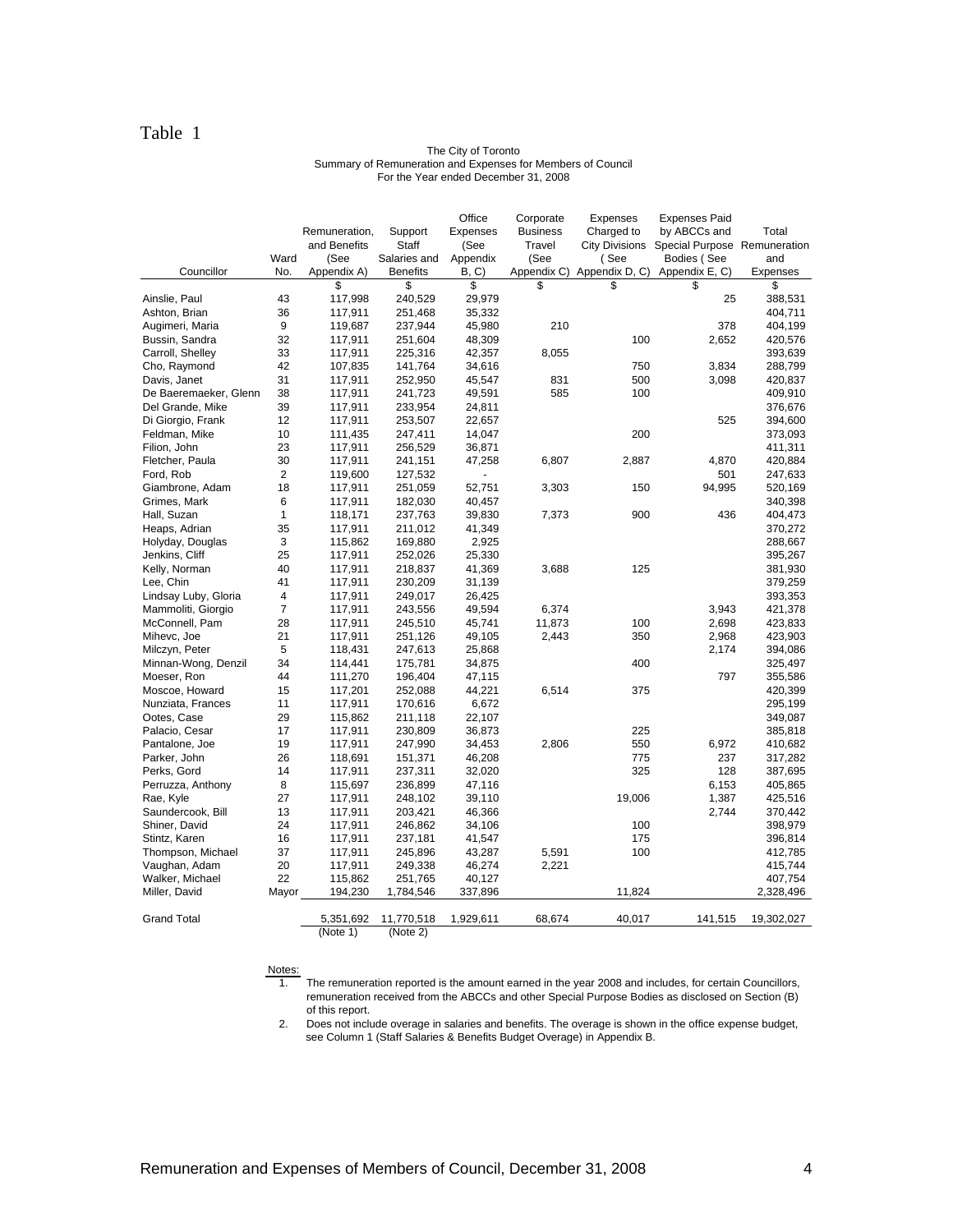#### **(B) Council Appointees to Agencies, Boards, Commission, Corporations and other Special Purpose Bodies**

The remuneration and expenses summarized in Appendix G have been paid by the respective ABCC or other Special Purpose Body. The amounts pertaining to Members of Council are included in the summary in Table 1 above.

 Members of Council, appointed to these bodies, are not entitled to any additional remuneration. The exception to this requirement is the Social Housing Services Corporation and the Toronto and Region Conservation Authority which are governed by specific legislation. In the case of the Toronto and Region Conservation Authority (the Authority), under the terms of *section 37* of the *Conservation Authorities Act*, the Authority can pay salaries and expenses of its members upon approval of the Ontario Municipal Board. The Authority has obtained this approval and confirmed as having paid the remuneration (per diem) and expenses reported in Appendix G to members appointed by Council for the year 2008. It should be noted that Council, at its meeting of April 16 to 18, 2002, in adopting Clause 26 of Report No. 4 of the Administration Committee adopted a recommendation that: "The individual Members of Council who are members of the Conservation Authority be requested to decline the remuneration being offered by the Conservation Authority."

All City ABCCs and Special Purpose Bodies, with the exception of the Toronto Economic Development Corporation (TEDCO), have confirmed payments that are in accordance with the City Citizen remuneration policy and Expense and Travel reimbursement policy. In the case of TEDCO, the actual remuneration paid to the Chair of the Board exceeded the rate of remuneration previously set by Council in 2005. The additional amount of \$9,000 was paid to the Chair for his contribution beyond the regular board and committee meetings and the work required for transition to the two new corporations established by Council and was approved by the TEDCO Board.

## **CONTACT**

Email: mstaman@toronto.ca Email: wli@toronto.ca

Aditya Rupsingh Manager, General Ledger Services Tel : 416-392-7648 Fax : 416-392-8003 Email: arupsing@toronto.ca

Mike St. Amant Winnie Li Director, Accounting Services Director, Council & Support Services Tel: 416-397-4438 Tel: 416-392-8676 Fax: 416-392-8003 Fax: 416-392-1870